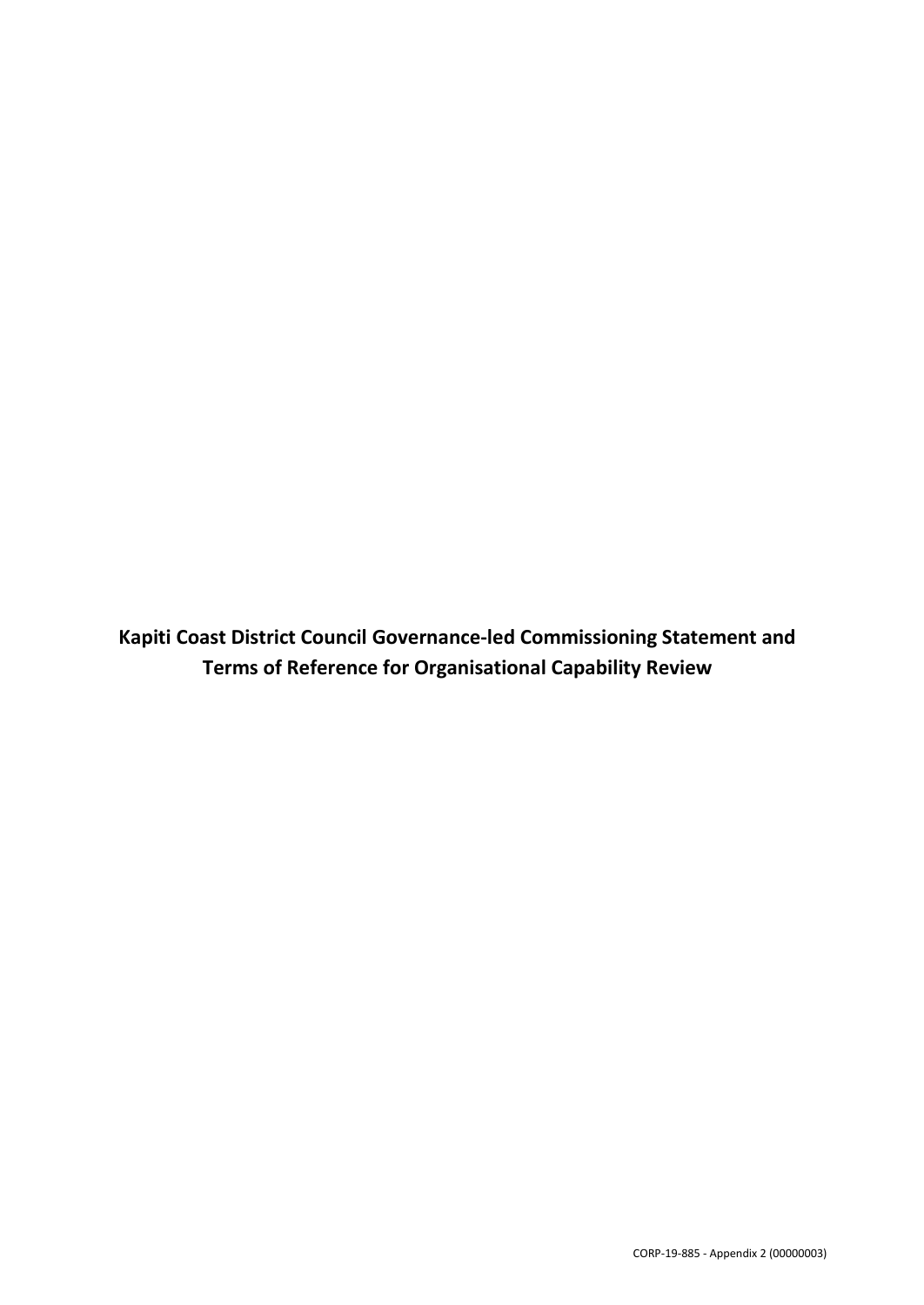## **CONTENTS**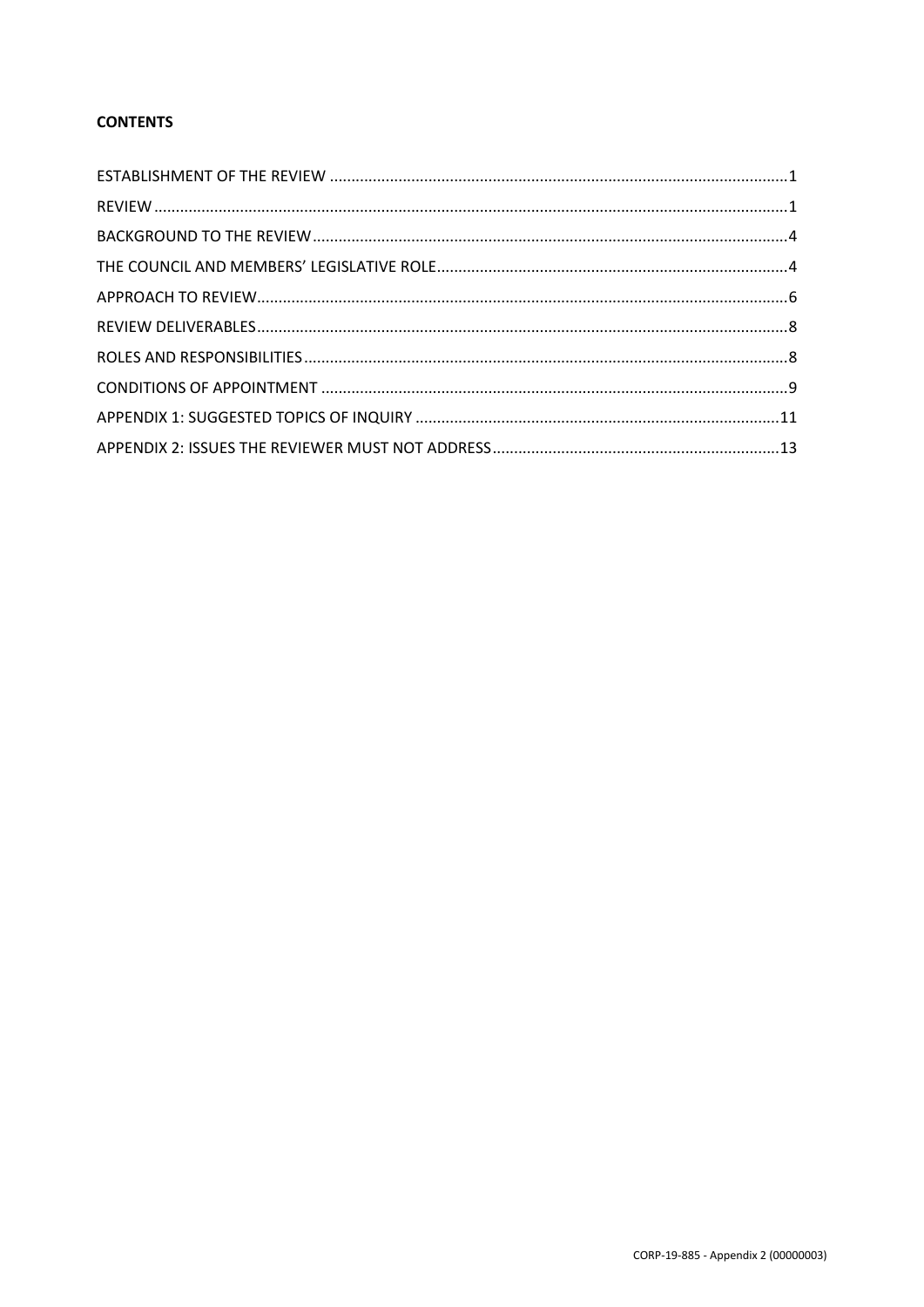**KCDC Governance-led Commissioning Statement and Terms of Reference for Organisational Capability Review** 

**For public release on 29 August 2019**

**This draft KCDC Governance-Led Commissioning Statement and Terms of Reference (CSTOR) is subject to change from consultation and discussion with the reviewer as part of the selection process. KCDC's Independent Organisational Review Committee will finalise the CSTOR before the Reviewer is appointed.** 

## **Terms**

**KCDC(EM) =** Council elected members.

**KCDC(SM) =** Council senior management.

**KCDC =** The Council organisation in its entirety.

## <span id="page-2-0"></span>**Establishment of the Review**

 $1.$ KCDC(EM) commenced this review ("the Review") by Council resolution. KCDC(EM) delegated the task of commissioning the Review and managing its implementation to an informal subcommittee called in this document the "Review Committee"<sup>1</sup>.

## <span id="page-2-1"></span>**Review**

## *Aim of the Review*

- 2. The aim of the Review is to obtain accurate information through targeted and insightful interaction with people within and outside KCDC to elicit feedback concerning the efficacy and preparedness of KCDC to perform its statutory obligations and its capability and capacity to implement the planned workstreams in the Long Term Plan and Annual Plan and to achieve the long term interests of the community including through effective and responsive decision-making by KCDC(EM). Where appropriate the reviewer is to provide KCDC(EM) with improvement recommendations.
- 3. Concerning *Te Tiriti o Waitangi/Treaty of Waitangi Partnership,* the aim is to confirm that manawhenua and KCDC have a living partnership which is exercised at all levels of their respective organisations*.* Where appropriate the reviewer is to provide KCDC(EM) with improvement recommendations.
- KCDC can never be perfect and choices mean trade-offs. KCDC(EM) understands this. The Reviewer needs  $\mathbf{4}$ . to assess from the information gathering exercise matters that create significant risks to optimal performance by KCDC.

<sup>1</sup> <sup>1</sup> The full name is the "Independent Organisational Review Committee".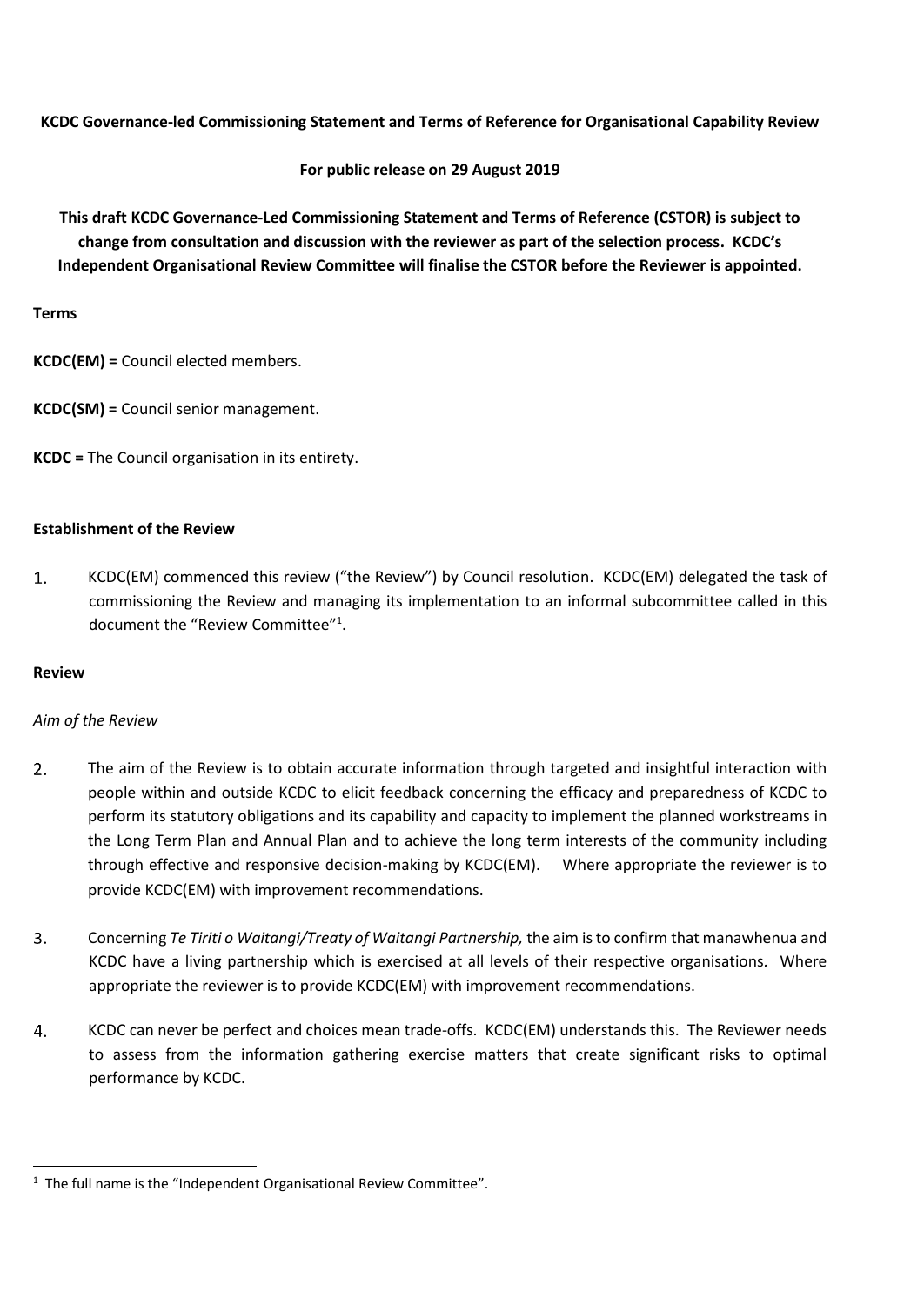5. A graphical representation of the influence of legislative requirements and the interactions with internal and external clients of KCDC and the distinctive relevance of and relationships with mana whenua is set out in Appendix 2.

### *Scope of the Review*

6. A summary of the Review's scope to achieve the aims includes:

## Broad mission and framing

- $\overline{7}$ . The Review is to identify those areas where KCDC, across its activities, is performing well and those areas that need improvement.
- 8. The Review should frame the issues with a "state of the nation" perspective identifying the positives and negative features of KCDC's performance. Examples of positives include:
	- a The Standard & Poor's credit rating increase from A+ to AA.
	- b The KCDC securing the highest possible rating in the 2019 NZTA's Investment Audit Report.
	- c KCDC winning the Excellence in Climate Action at the 2019 Enviro-Mark Solutions Awards.
	- d The Auditor-General's Investigation of KCDC's water supply demand management compared with three other councils and its conclusion that it employs best practice.
	- e The Taxpayers Union's assessment that KCDC had second lowest operating cost per capita.
- 9. The Review should also assess based on feedback through the information gathering exercise whether or not:
	- a There is reasonable cause for concern that KCDC does not have the resources or capability to meet its deliverables (planned and unplanned), statutory obligations, duties and powers as outlined in the KCDC Annual Plan and Long Term Plan documents.
	- b KCDC can add greater value (i.e. being effective not just efficient) to Kapiti residents by becoming a more responsive organisation at all levels of engagement with stakeholders and the public.

## Governance and KCDC

10. The Review should assess the relationship and interface between KCDC(EM) and KCDC. Where appropriate, the reviewer is to provide KCDC(EM) with improvement recommendations. This part of the Review should be done using the literature and tools provided by LGNZ and the Auditor-General. The best practice should be used by the Reviewer to identify areas for enhanced performance and a better understanding of the respective roles of each part of KCDC. The aim is for the relationship to be trusting, and respectful and allow dissent, disagreement or questioning as healthy aspects of the decision-making process.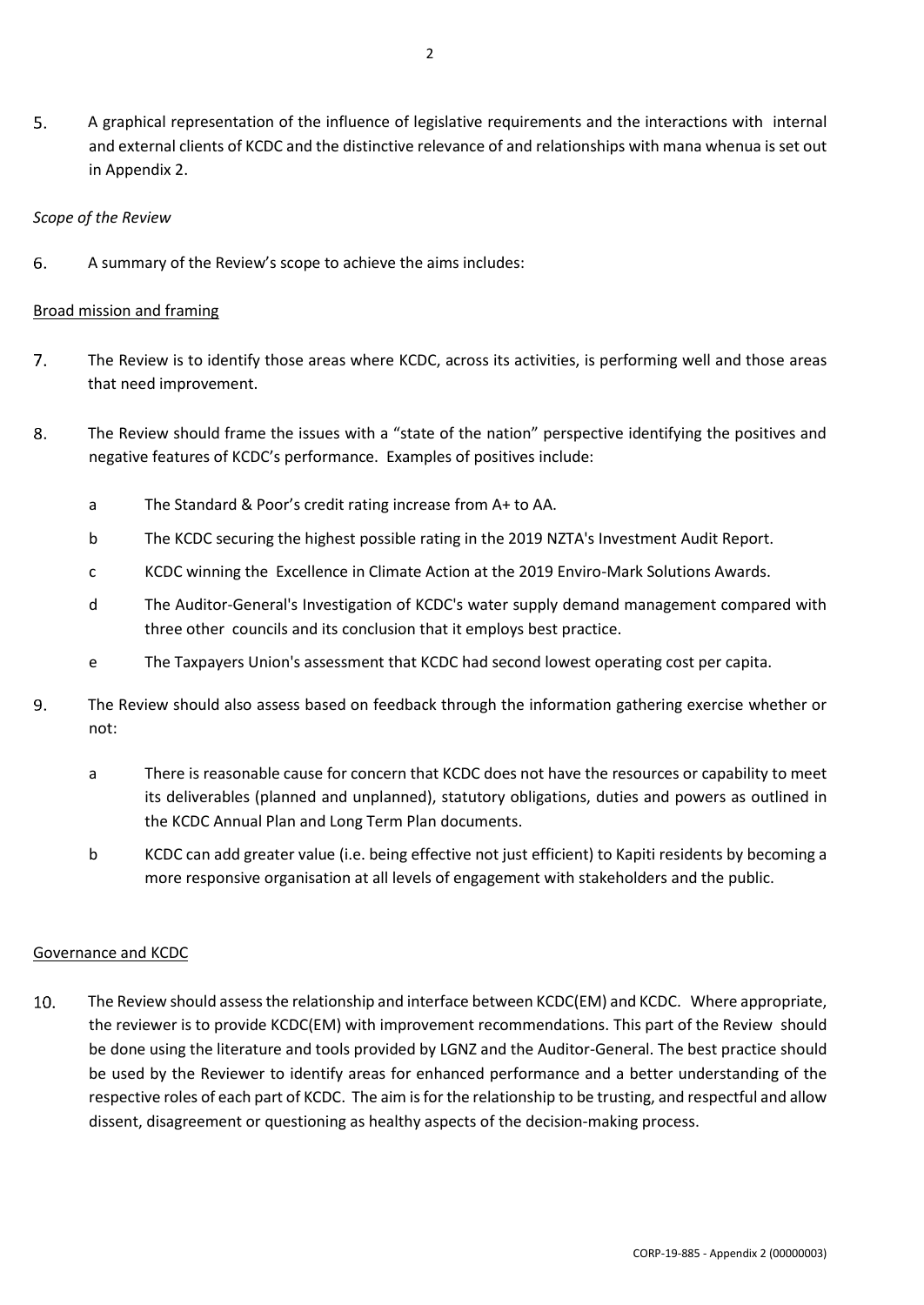### Staff Culture and communications with Elected Members

11. The Review should assess the culture of KCDC and how this impacts on KCDC's efficacy to perform its statutory obligations, duties and powers and implement the planned workstreams in the Long Term Plan and Annual Plan and achieve the long term interests of the community.

## Stakeholders

 $12.$ The Review should assess the views of key communities of interest and sectors on KCDC's efficacy to perform its statutory functions, powers and duties and implement the planned workstreams in the Long Term Plan and Annual Plan and achieve the long term interests of the community.

#### Te Tiriti o Waitangi/Treaty of Waitangi Partnership

13. The Review should consider the health and vibrancy of the crucial relationship between the Council and mana whenua. The Review should include a consideration of what the respective roles of KCDC (EM) and KCDC (SM) in fostering that relationship. It should be able to test what aspects of this Treaty relationship is one between governance and Treaty partners and when it is between management and Treaty partners. The Review should assess performance of the Council's LGA, s 81 obligations.

#### Approach to the Review

- $14.$ The KCDC(EM) commissioned the Review to secure a forward-looking analysis of ways to improve KCDC's capability and capacity to meet future challenges and to enable the KCDC(EM) and KCDC to do their job effectively and responsibly.
- 15. Council members acknowledge the many positive achievements and the fine contribution all staff have made over many years. Nevertheless, past experience has led KCDC(EM) to consider whether further performance improvements are possible and that has triggered the Review.
- 16. The KCDC(EM) approach is a no-blame approach and the past is merely a lens through which to assess possibilities for enhanced performance or unidentified risks. The following principles shall apply to the review. The pronouns "We" and "Us" apply equally to the KCDC and to the qualities expected of the Reviewer commissioned under this CSTOR.

## **We are where we are.**

• Our culture demands we look forward to how improvements will assist stakeholders rather than look back to apportion blame for events or strategies that may have been sensible at the time of implementation but, as a result of circumstances, are no longer appropriate.

## **Every staff member and stakeholder has our undertaking that confidentiality will be maintained.**

• To allow staff and stakeholders to discuss opportunities openly with us, we undertake that we will ensure that their comments are not attributed to them without their permission.

## **We are not here to judge the competence of anyone.**

• Competency is out of scope as it is an operational issue.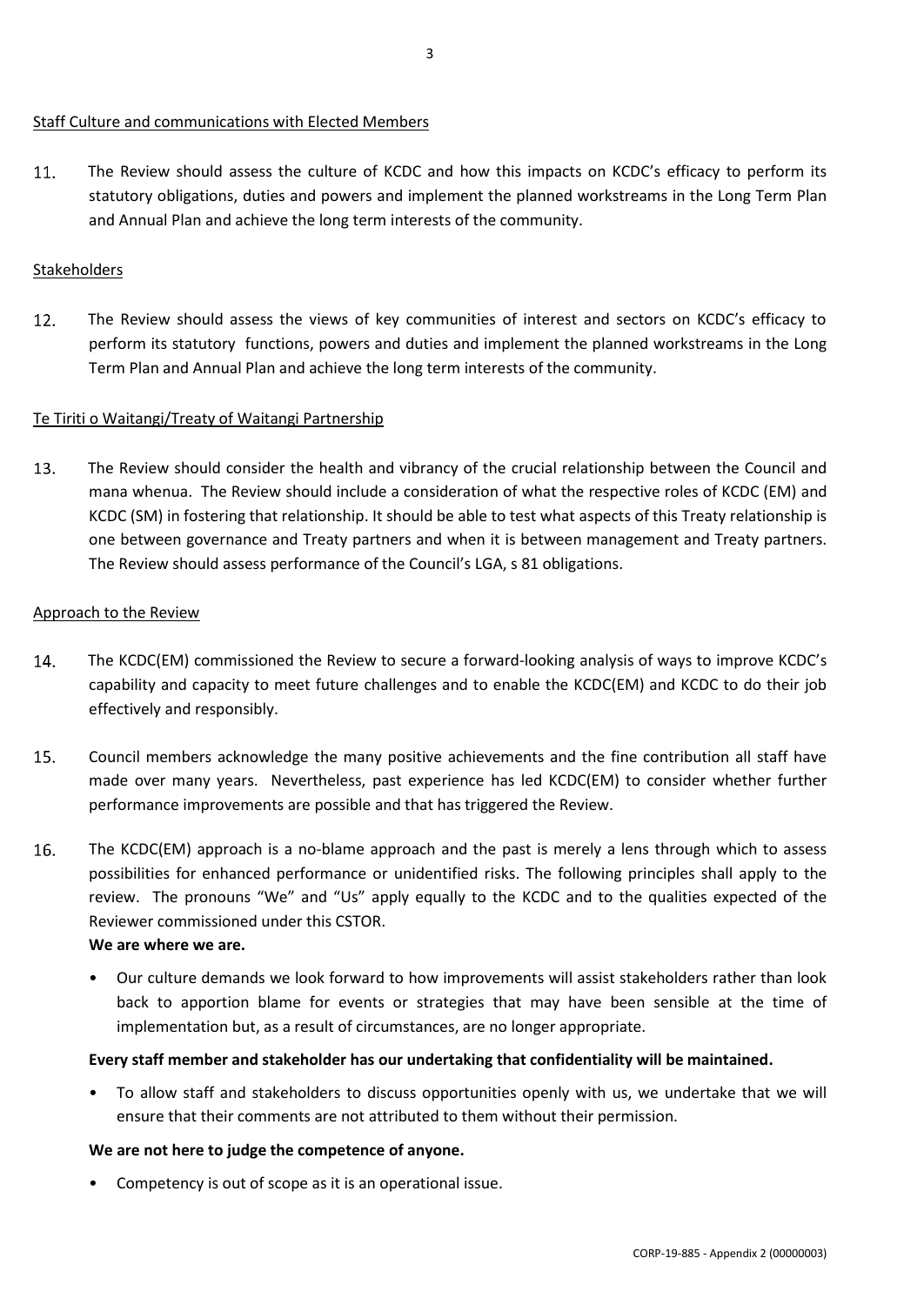#### <span id="page-5-0"></span>**Background to the Review**

- 17. Planning is essential to the coherent delivery of goods and services to the community. However, when implementing projects significant new information or issues may emerge that affect the cost or achievability of the project. This new information must be evaluated for its significance. It is not enough to say that once the items are set by KCDC(EM) then it is n "operational matter".
- 18. There is also the perennial problem of "you do not know what you do not know". KCDC(EM) want to ensure that staff seek assistance internally or externally on matters of uncertainty and elevate any issues of concern to KCDC(EM) as early as possible.
- 19. The impetus for the review is KCDC(EM)'s view that the material risks to meeting KCDC's goals are not necessarily on its radar and the best way to assess whether that is true is to engage with the people within and outside of the organisation to use their knowledge and skills to help KCDC.
- $20.$ The recent Morrison Low report called "Waikanae Library Review"<sup>2</sup> is a case in point. Some features of that review are:
	- a The high staff turnover in the asset management arena with a loss of institutional knowledge.
	- b Feedback from staff on the problems with the building not identified to KCDC(EM).
	- c A perception amongst staff that the budgets did not allow for unbudgeted capital expenditure and so issues were not addressed.
	- d Concerns about the capability of KCDC in relation to asset management of property.
	- e Staff perception that the budgets set by KCDC(EM) were more important than the more fundamental concerns about the health and safety of staff and the community.
- $21.$ KCDC(EM) are unsure whether the issues identified above can be extrapolated to other areas of Council and whether there is relevant information held by KCDC that KCDC (EM) are not aware of.
- $22.$ Relationships with mana whenua are important to KCDC(EM) and it wishes to ensure protocols in the Memorandum of Understanding are adhered to.

## <span id="page-5-1"></span>**The Council and Members' Legislative Role**

1

23. The following provisions in the Local Government Act 2002 outline the role of KCDC(EM) and other important provisions that should inform the Review:

## "*14 Principles relating to local authorities*

- *(1) In performing its role, a local authority must act in accordance with the following principles:*
	- *(a) a local authority should—conduct its business in an open, transparent, and* 
		- *(i) democratically accountable manner; and*
		- *(ii) give effect to its identified priorities and desired outcomes in an efficient and effective manner:*
	- *(b) a local authority should make itself aware of, and should have regard to, the views of all of its communities; and*

<sup>&</sup>lt;sup>2</sup> "Waikanae Library Review"; Kapiti Coast District Council June 2019; Morrison Low.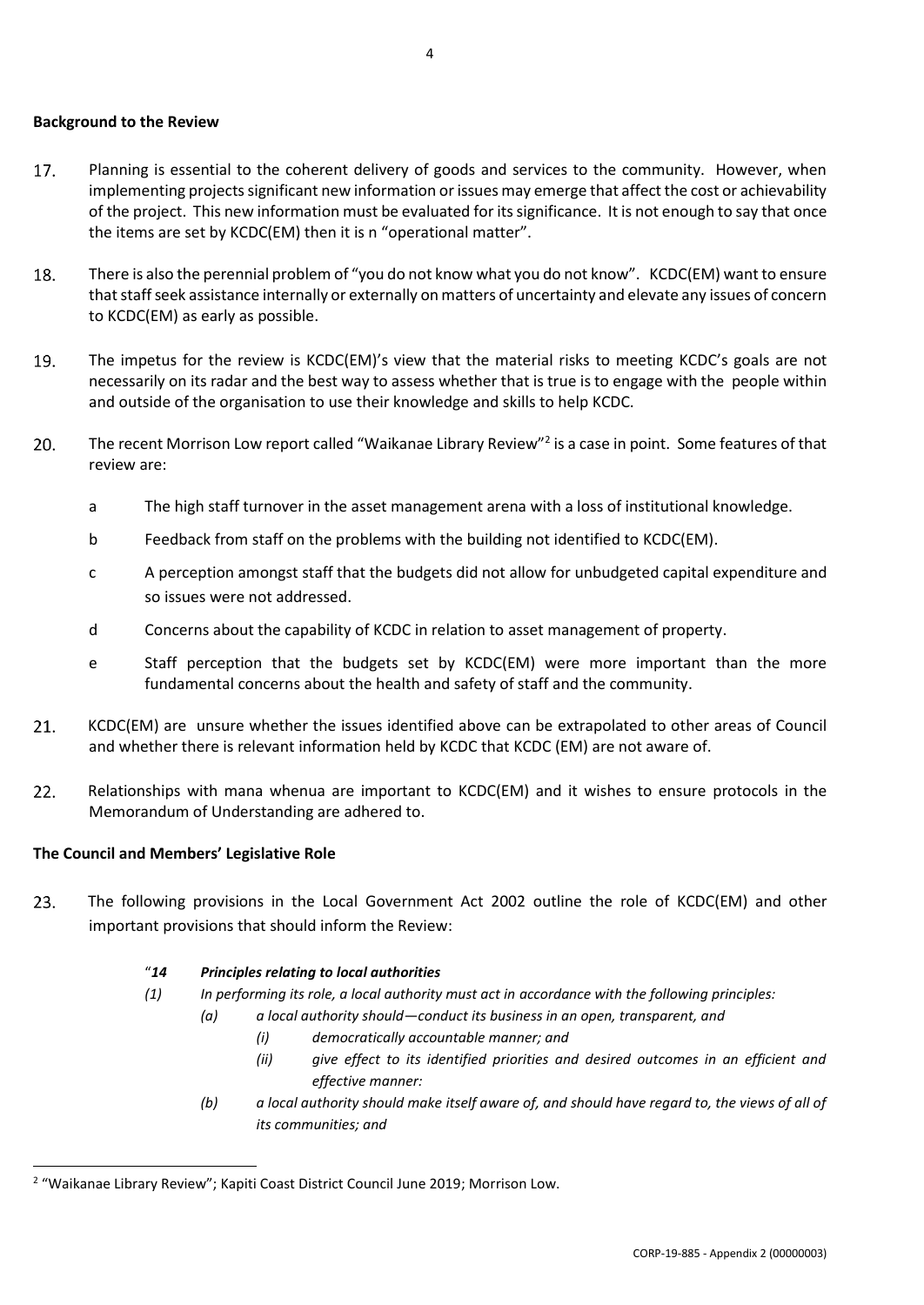- *(c) when making a decision, a local authority should take account of—*
	- *(i) the diversity of the community, and the community's interests, within its district or region; and*
	- *(ii) the interests of future as well as current communities; and*
	- *(iii) the likely impact of any decision on the interests referred to in subparagraphs (i) and (ii):*
- *(d) a local authority should provide opportunities for Māori to contribute to its decision-making processes:*
- *(e) a local authority should actively seek to collaborate and co-operate with other local authorities and bodies to improve the effectiveness and efficiency with which it achieves its identified priorities and desired outcomes; and*
- *(f) a local authority should undertake any commercial transactions in accordance with sound business practices; and*
	- *(i) a local authority should periodically—*
	- *(ii) assess the expected returns to the authority from investing in, or undertaking, a commercial activity; and*
	- *(iii) satisfy itself that the expected returns are likely to outweigh the risks inherent in the investment or activity; and*
- *(g) a local authority should ensure prudent stewardship and the efficient and effective use of its resources in the interests of its district or region, including by planning effectively for the future management of its assets; and*
- *(h) in taking a sustainable development approach, a local authority should take into account—*
	- *(i) the social, economic, and cultural interests of people and communities; and*
	- *(ii) the need to maintain and enhance the quality of the environment; and*
	- *(iii) the reasonably foreseeable needs of future generations.*
- *(2) If any of these principles conflict in any particular case, the local authority should resolve the conflict in accordance with the principle in subsection (1)(a)(i)*".

#### *"39 Governance principles*

*A local authority must act in accordance with the following principles in relation to its governance:*

- *(a) a local authority should ensure that the role of democratic governance of the community, and the expected conduct of elected members, is clear and understood by elected members and the community; and*
- *(b) a local authority should ensure that the governance structures and processes are effective, open, and transparent; and*
- *(c) a local authority should ensure that, so far as is practicable, responsibility and processes for decisionmaking in relation to regulatory responsibilities is separated from responsibility and processes for decision-making for non-regulatory responsibilities; and*
- *(d) a local authority should be a good employer; and*
- *(e) a local authority should ensure that the relationship between elected members and management of the local authority is effective and understood.*"

#### "*77 Requirements in relation to decisions*

- *(1) A local authority must, in the course of the decision-making process,—*
	- *(a) seek to identify all reasonably practicable options for the achievement of the objective of a decision; and*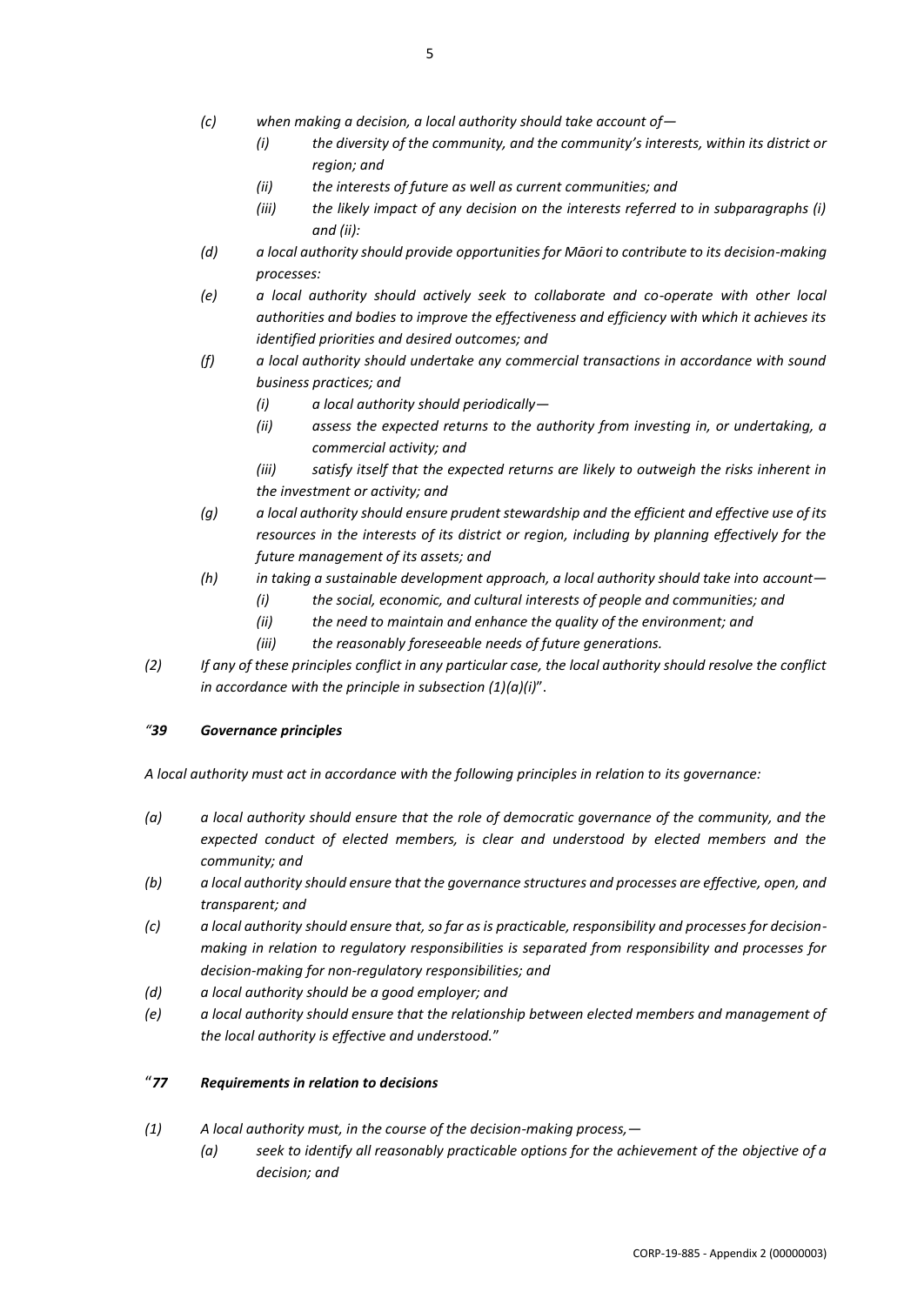- *(b) assess the options in terms of their advantages and disadvantages; and*
- *(c) if any of the options identified under paragraph (a) involves a significant decision in relation to land or a body of water, take into account the relationship of Māori and their culture and traditions with their ancestral land, water, sites, waahi tapu, valued flora and fauna, and other taonga.*
- *(2) This section is subject to section 79.*"

#### "*81 Contributions to decision-making processes by Māori*

- *(1) A local authority must—*
	- *(a) establish and maintain processes to provide opportunities for Māori to contribute to the decision-making processes of the local authority; and*
	- *(b) consider ways in which it may foster the development of Māori capacity to contribute to the decision-making processes of the local authority; and*
	- *(c) provide relevant information to Māori for the purposes of paragraphs (a) and (b).*
- *(2) A local authority, in exercising its responsibility to make judgments about the manner in which subsection (1) is to be complied with, must have regard to—*
	- *(a) the role of the local authority, as set out in section 11; and*
	- *(b) such other matters as the local authority considers on reasonable grounds to be relevant to those judgments"*.

#### <span id="page-7-0"></span>**Approach to Review**

24. The review will be undertaken in phases. The following provides an overview of the review phases:

#### **Table 1**

| Phase $1-$         | During Phase 1, the Reviewer will:                                                   |
|--------------------|--------------------------------------------------------------------------------------|
| <b>Information</b> | Conduct interviews with staff and key external stakeholders concerning the Topics    |
| Gathering and      | of Inquiry in Appendix 1. It is anticipated that those interviewed may include:      |
| Analysis           | <b>KCDC Staff</b>                                                                    |
|                    | Councillors KCDC(EM)                                                                 |
|                    | <b>Community Boards</b>                                                              |
|                    | Iwi                                                                                  |
|                    | Contractors                                                                          |
|                    | Chamber of Commerce, KEDA                                                            |
|                    | <b>Resident's Associations</b>                                                       |
|                    | Other TLA's                                                                          |
|                    | <b>PSA</b>                                                                           |
|                    | <b>KCDC Staff</b>                                                                    |
|                    |                                                                                      |
|                    | Gather other relevant information and documentation;                                 |
|                    | Analyse the information gathered and prepare draft reports outlining                 |
|                    | recommendations in relation to the Topics of Inquiry. The draft reports will then be |
|                    | updated as required.                                                                 |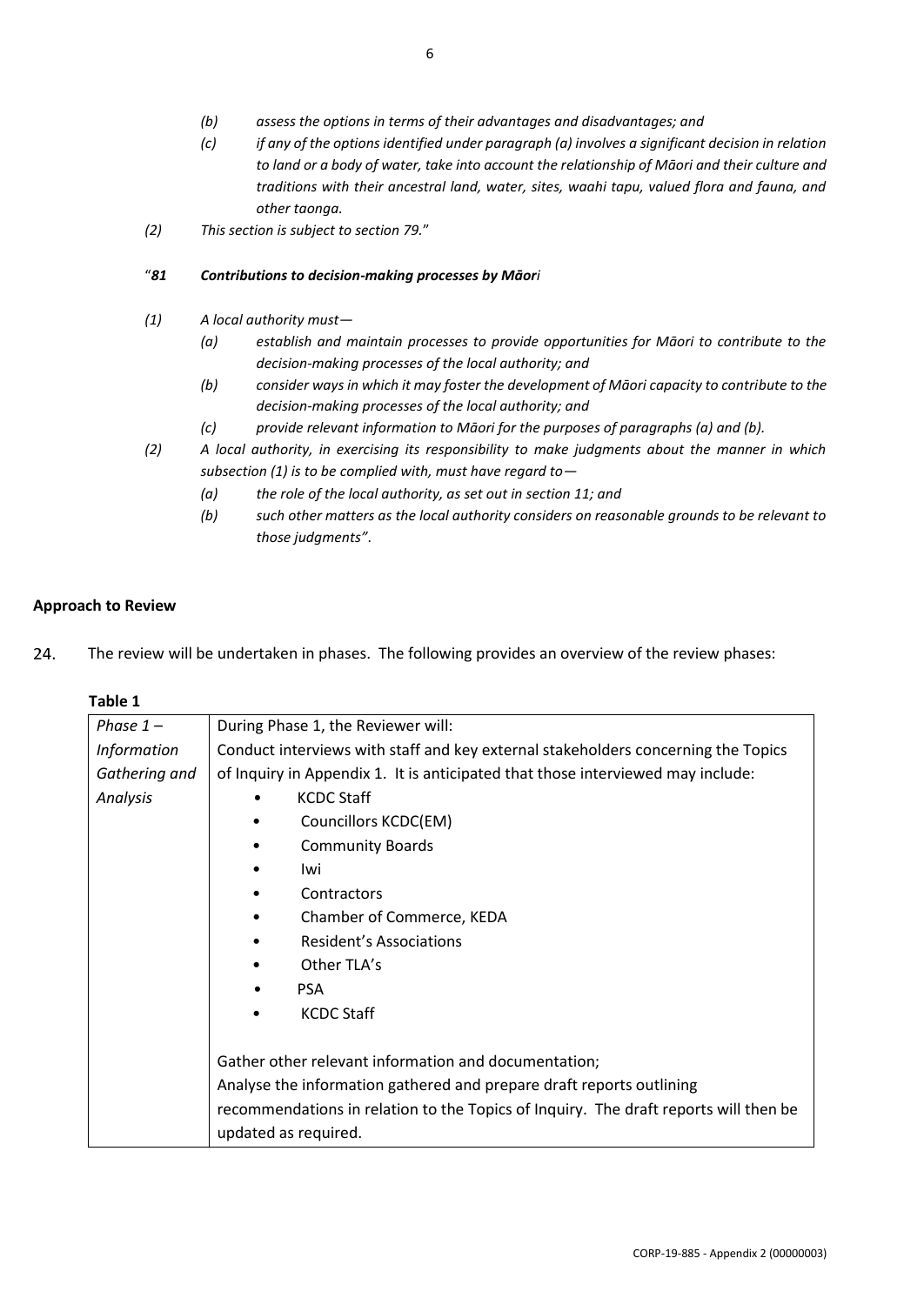| Phase $2-$   | Analyse the information gathered and prepare draft issues and outputs outlining     |
|--------------|-------------------------------------------------------------------------------------|
| Draft report | recommendations in relation to the areas of focus outlined above for consideration. |
|              | Consult with the Review Sub-Committee. The draft report will then be updated as     |
|              | required.                                                                           |
| Phase $3-$   | This phase will involve the implementation of the approved recommendations          |
| Presentation | contained in the final review report.                                               |
| of Review    |                                                                                     |
| Report       |                                                                                     |

## *Proposed Timelines*

 $25.$ These timeframes are indicative only and may be subject to change.

## **Table 2**

| <b>Activity / Milestone</b>                             | <b>Timeframe</b> |
|---------------------------------------------------------|------------------|
| Announcement of CSTOR to the community                  | TBA              |
| Phase 1 – Information Gathering and Analysis            | <b>TBA</b>       |
| Phase 2 - Draft report                                  | <b>TBA</b>       |
| Phase 3 - Presentation of Review Report to full Council | TBA              |

## *Roles and Responsibilities*

## **Table 3**

**.** 

| Role                                   | Resource     | Background |
|----------------------------------------|--------------|------------|
| <b>Review Team</b>                     |              |            |
| Reviewer                               | <b>TBC</b>   |            |
| Project Director                       | <b>TBC</b>   |            |
| Other Advisors:                        |              |            |
| Independent Advisor to the Review Sub- | John Maassen | Barrister  |
| Committee <sup>3</sup>                 |              |            |

 $3$  This role is to assist the Review Committee to address issues as they arise during the implementation phase and is on an "as required" basis subject to appropriate arrangements with the Secretariat to the Committee.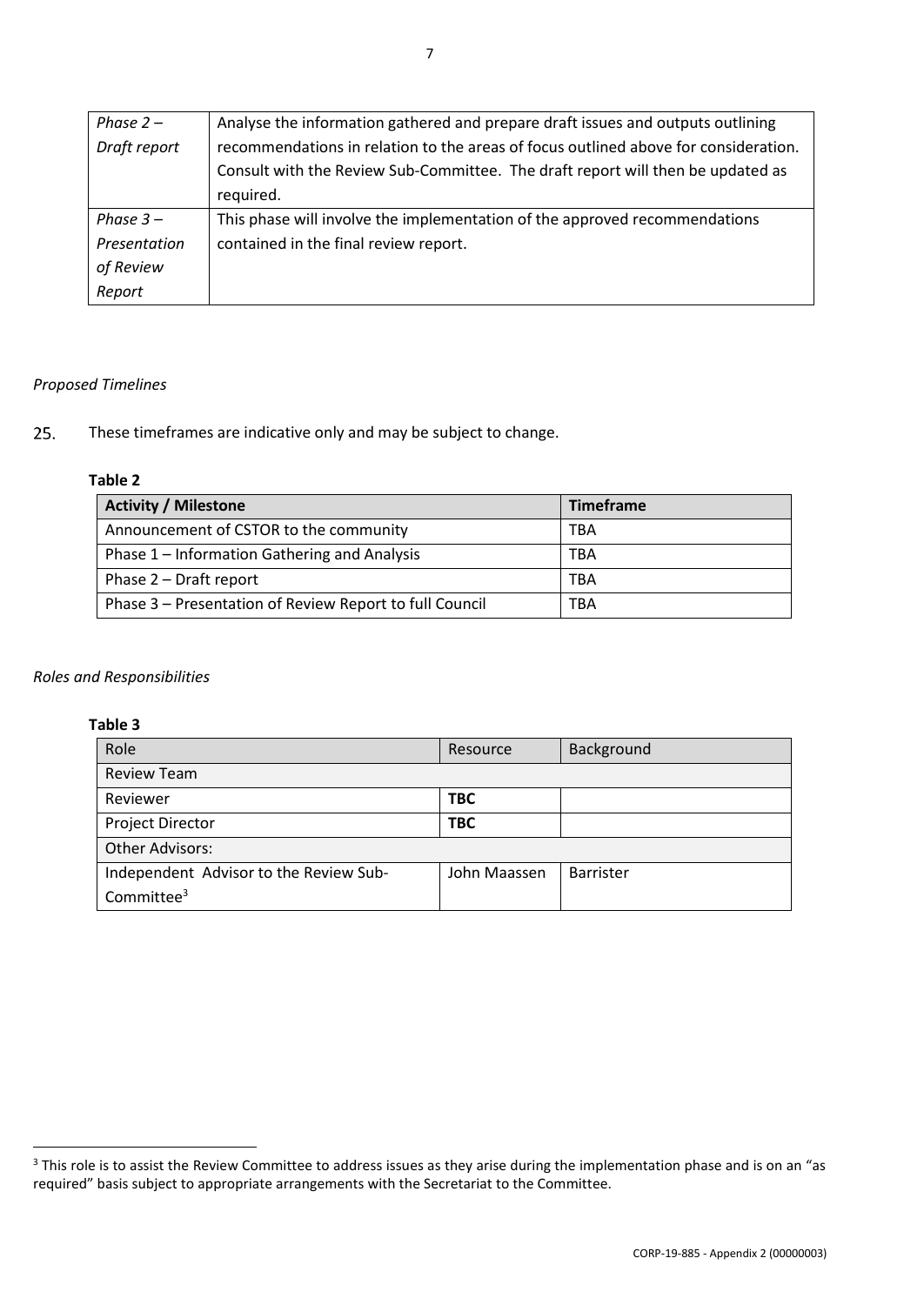#### <span id="page-9-0"></span>**Review Deliverables**

### *Final Report*

- 26. The primary review deliverable to stage 3 is a final report for the KCDC(EM) with:
	- a A "state of the nation" type summary of performance and capability in the areas of interest identified in this CSTOR or arising from the information gathering process.
	- b Recommendations for improvements in KCDC where necessary to achieve the aims of the Review.
	- c A summary of the tools available to the KCDC(EM) to provide leadership, direction and effectively fulfil their statutory role and meet the aims of the Review.
- $27.$ The recommendations must address the Review's aim, and Topics of Inquiry identified in Appendix 1.

#### *Issue and Options Paper*

- 28. The Review will produce an 'issues and options' paper to solicit feedback from the Review Sub-Committee for the Reviewer to consider in writing their final report.
- 29. This issues and options paper is due with the Mayor by [ ].
- 30. Additional reporting may be required at the Mayor's request.

#### <span id="page-9-1"></span>**Roles and Responsibilities**

#### *Reviewer*

- 31. The Reviewer's role is to undertake a comprehensive review of the KCDC organisation in line with the scope and process outlined by these terms of reference.
- $32.$ The Reviewer will have skills in designing interview questions to elicit information on the topics of inquiry in Appendix 1, skills in local government, organisational management and devising tools for effective communication of values and expectations across diverse communities of interest.
- 33. The Reviewer reports to the Mayor.
- 34. The Reviewer will be responsible for:
	- a Maintaining a broad knowledge of the issues and interests that relate to the Review.
	- b Designing and conducting effective interviews on the topics of inquiry in Appendix 1.
	- c Compiling and analysing and evaluating the information gathered.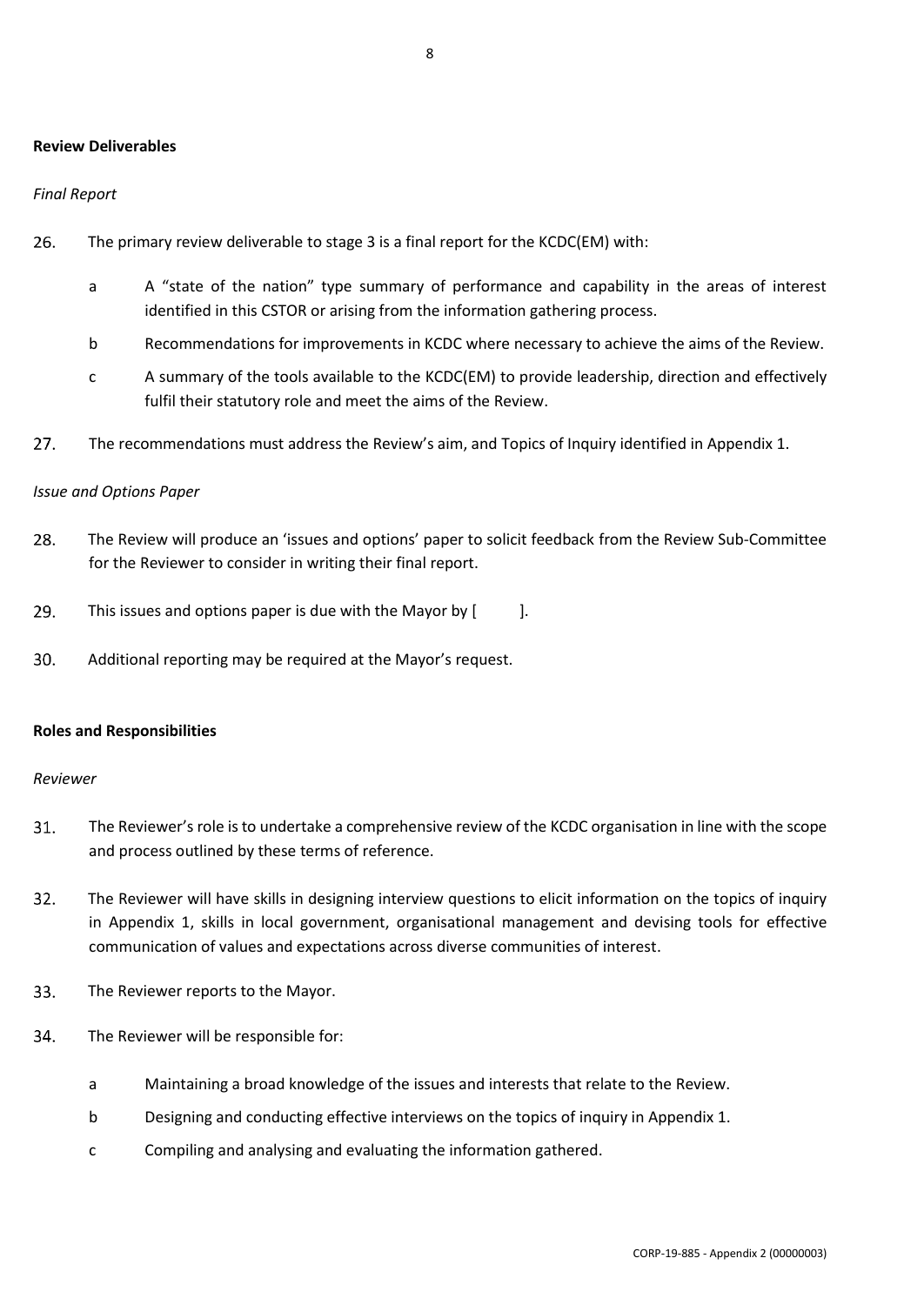- d Attendance at the Review Sub-Committee's meetings and other events directly related to the Review.
- e Preparing for the Review Sub-Committee's meetings and actively participating in discussion.
- f Achieve the Review's aims.
- g Complying with the terms and conditions set out in their appointment letter.
- h Progressing any relevant actions delegated by the Mayor.
- i Responding to direction from the Mayor in a timely manner.
- j Producing outputs within agreed time, cost and quality parameters.
- k Seeking financial approval through the Mayor of the Secretariat prior to incurring expenditure.

#### *Secretariat*

- $35.$ A Secretariat for the Review Sub-Committee is established by the KCDC comprising Sharon Foss and Mark de Haast. The Secretariat's role is to help the Review Sub-Committee operate efficiently and support the production of the key deliverables.
- 36. The Secretariat will be accountable to the Mayor, and responsible for completing all reasonable requests made by the Mayor to support the Review Sub-Committee and the Reviewer. The Secretariat will also be responsible for all financial expenditure associated with the review.

## <span id="page-10-0"></span>**Conditions of Appointment**

## *General*

- $37.$ The Reviewer will be appointed subject to the terms and conditions specified in their letter of appointment and these terms of reference. These letters will be signed by the Mayor.
- 38. Each member of the Reviewers team will be required to complete a conflict of interest declaration prior to their appointment.

## *Confidentiality*

- 39. All communications and information gathered during Phase 1 shall be kept confidential to the Reviewer and the Reviewer must:
	- a Enter into a confidentiality/non-disclosure agreement with KCDC to protect the privacy of individuals.
	- b Send each interviewee copies of the confidentiality/non-disclosure agreement and confirm that the Council has commissioned the Reviewer to maintain the privacy of people.
- 40. All communications whether written, verbal or recorded must be held securely by the Reviewer.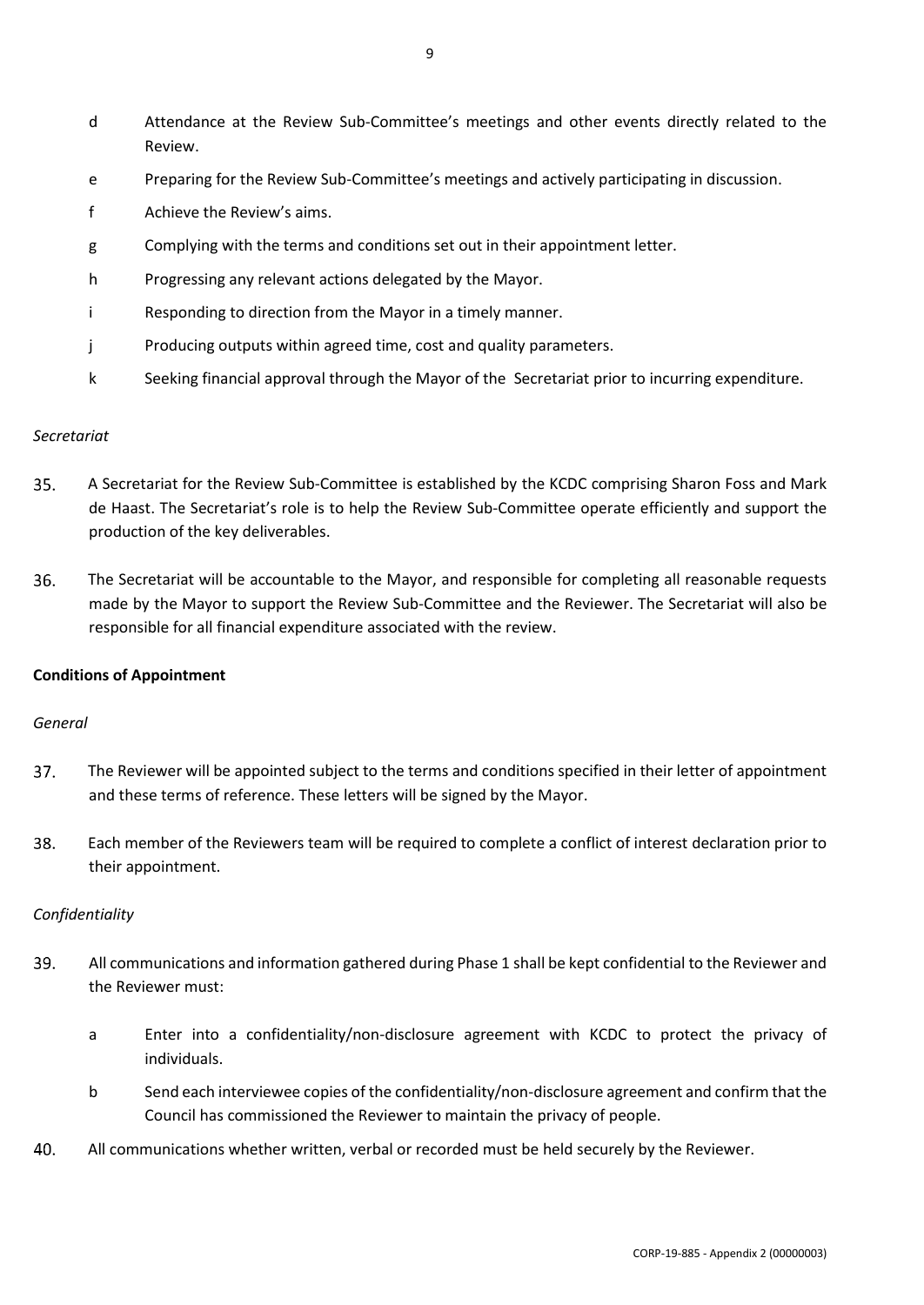Signed by K Gurunathan, JP, MA, Mayor Kapiti Coast District, Chair Independent Organisational Review Committee

\_\_\_\_\_\_\_\_\_\_\_\_\_\_\_\_\_\_\_\_\_\_\_\_\_\_\_\_\_\_\_\_\_\_\_\_\_\_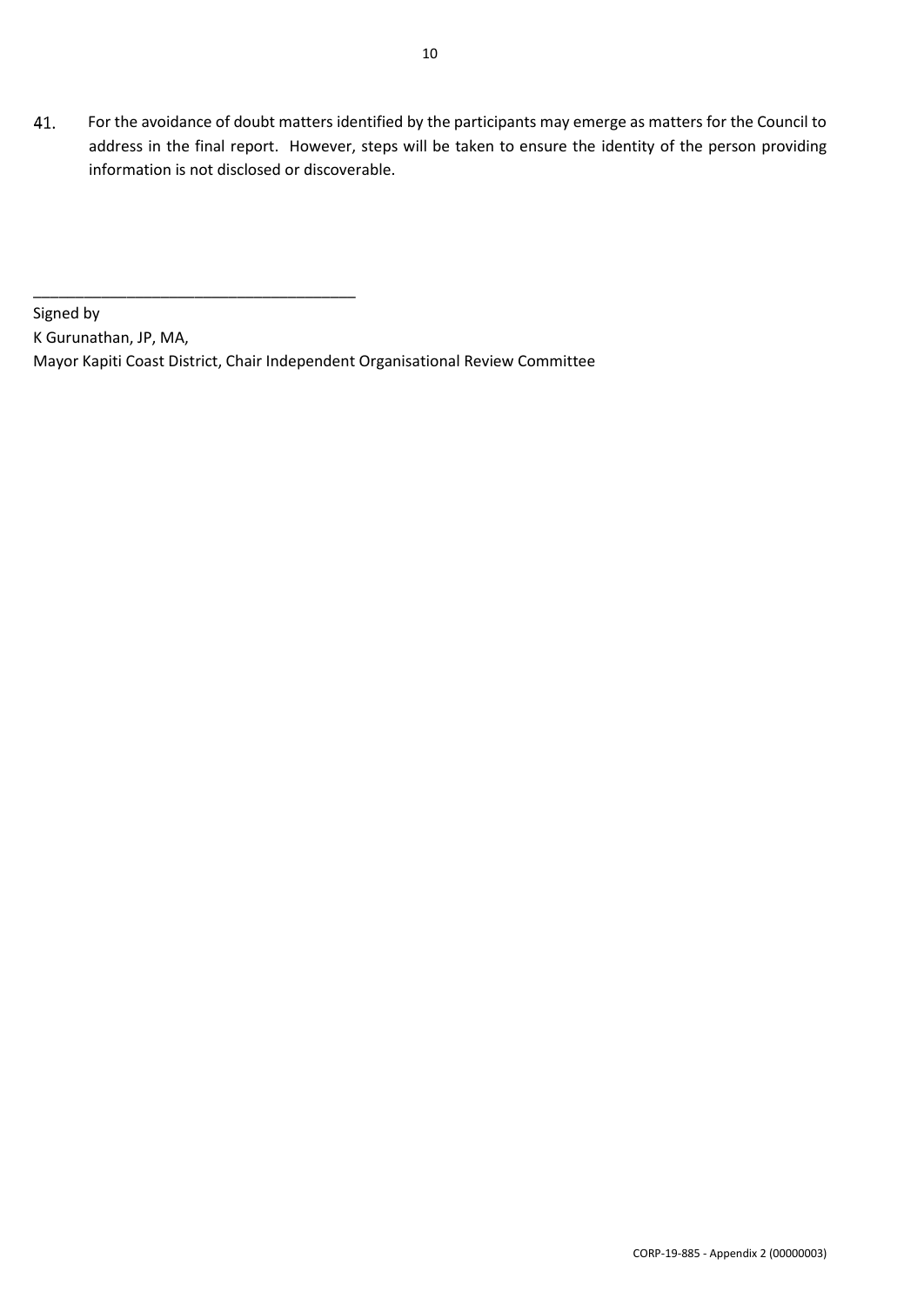# <span id="page-12-0"></span>**Appendix 1: Suggested Topics of Inquiry**

| <b>Interviewee Category</b>   | <b>Suggested Topics of Inquiry</b>                                           |
|-------------------------------|------------------------------------------------------------------------------|
| <b>Staff Satisfaction and</b> | Are staff confident they can express their views safely and in utmost        |
| <b>Culture</b>                | confidence in this review process?                                           |
|                               | Do staff have the confidence that they can identify risks to KCDC            |
|                               | performance and if risks are identified that the concerns will be acted upon |
|                               | appropriately?                                                               |
|                               | Do staff recognise that KCDC(EM) is open to receiving information            |
|                               | concerning risks to its operational performance even if matters are not      |
|                               | planned for or budgeted for?                                                 |
|                               | What are the areas of dissatisfaction among the staff? What causes their     |
|                               | frustration?                                                                 |
|                               | What are the areas of job satisfaction?                                      |
|                               | Are levels of experience and management skills in KCDC(SM) adequate?         |
|                               | Recommend action to up-skill where required?                                 |
|                               | Are staff satisfaction surveys informative and appropriate?                  |
|                               | What is the staff's view of the support they receive from KCDC?              |
|                               | Does the levels of staff turnover impact on KCDC through the loss of         |
|                               | operational knowledge and efficiency?                                        |
|                               | Does KCDC have an adequate understanding of why staff are leaving?           |
| <b>Governance and</b>         | What aspects of this relationship are working well and what needs            |
| <b>Management</b>             | improvement?                                                                 |
|                               | Do members of KCDC(EM) consider they are receiving sufficient                |
|                               | information in a way and in sufficient detail to perform their role?         |
|                               | What do KCDC(SM) consider are the strengths and weaknesses of the            |
|                               | interactions and relationship and how these may be improved?                 |
| Mana whenua                   | What are the levels of satisfaction concerning the strength the relationship |
|                               | between KCDC(EM) and KCDC(SM) and mana whenua?                               |
|                               | Are mana whenua adequately resourced to contribute to decision-making?       |
|                               | Are the committee appointments of iwi representatives appropriate?           |
|                               | Is there a clear understanding of the respective functions and roles of      |
|                               | KCDC(EM) and KCDC(SM) in achieving a living vibrant partnership?             |
|                               | How well does KCDC(SM) understand the role of actively protecting mana       |
|                               | whenua interests and values?                                                 |
|                               | Mana whenua personnel are expertly qualified, resourced for specific         |
|                               | activities that are required under the legislative framework, and hold a     |
|                               | comprehensive understanding of resource management values important          |
|                               | from mana whenua's perspective. Is mana whenua's experience and skill        |
|                               | adequately utilised to assess risk in KCDC operations?                       |
|                               | Does preparation of KCDC preparation and content agenda items                |
|                               | adequately identify and give notice to mana whenua of matters of interest    |
|                               | to mana whenua and Te Whakaminenga o Kāpiti?                                 |
|                               | What issues are we facing with key stakeholders & partners?                  |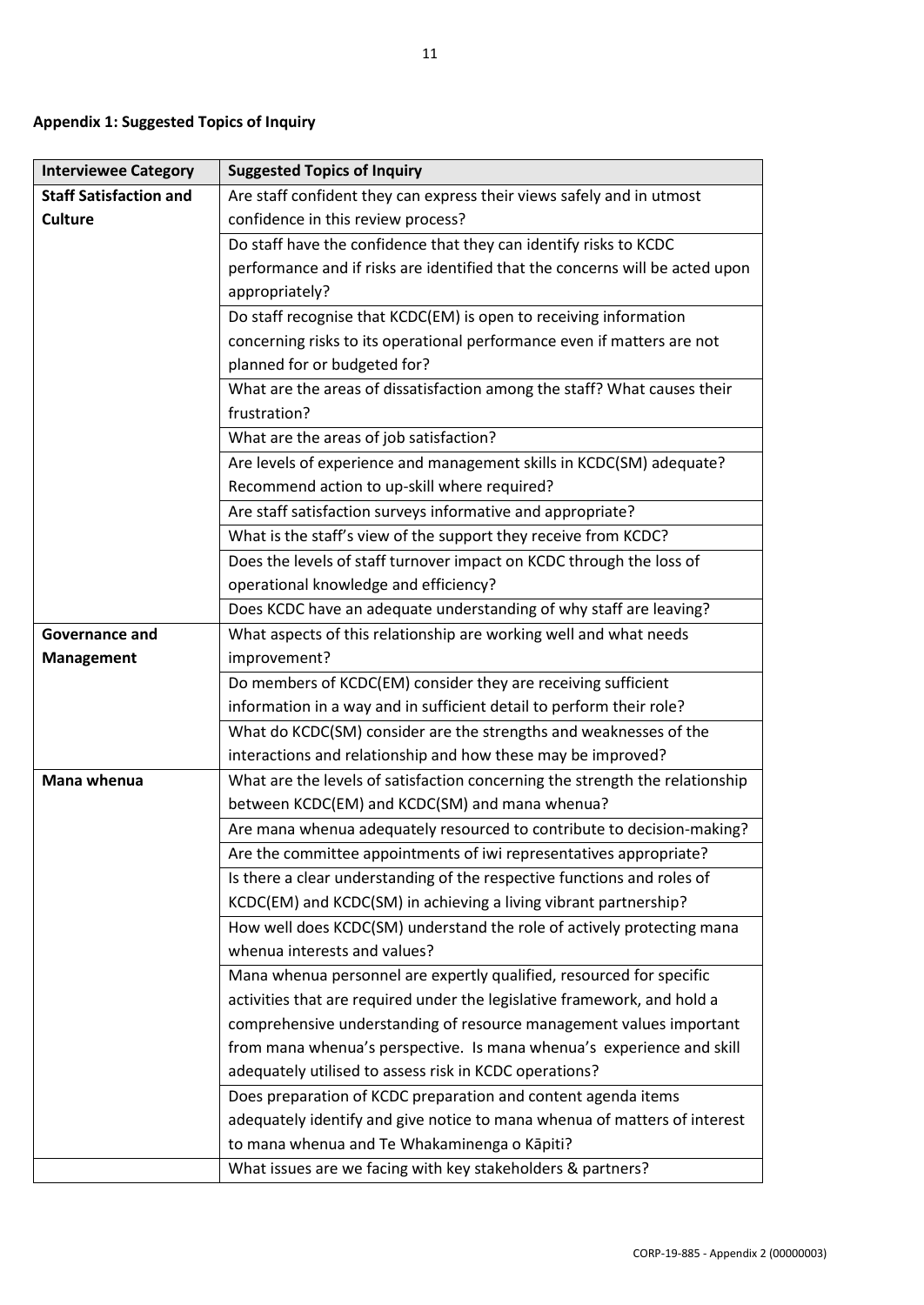| <b>Interviewee Category</b>  | <b>Suggested Topics of Inquiry</b>                                         |
|------------------------------|----------------------------------------------------------------------------|
| <b>Stakeholders, sectors</b> | What are the areas of dissatisfaction in the community's interactions with |
| and communities of           | the council?                                                               |
| interest                     | How adequate are our communications with the general public?               |
|                              | Are we pro-active enough when dealing with the media (as distinct from     |
|                              | general community engagement)?                                             |
|                              | What are our stakeholders view of councils "open for business" program.    |
|                              | What does it mean to them?                                                 |
| Staff - re the 'Open for     | What is the staff's attitude to, and understanding of, the 'open for       |
| <b>Business programme'</b>   | business' programme?                                                       |
|                              | How is this being lead and directed by senior management?                  |
|                              | How is success being measured?                                             |
|                              | Do stakeholder/business/community surveys fully reflect user's opinions    |
|                              | and experience? (Do reports to KCDC(EM) just reflect average outcomes      |
|                              | against KPIs without elaborating on those few that might be especially     |
|                              | negative?)                                                                 |